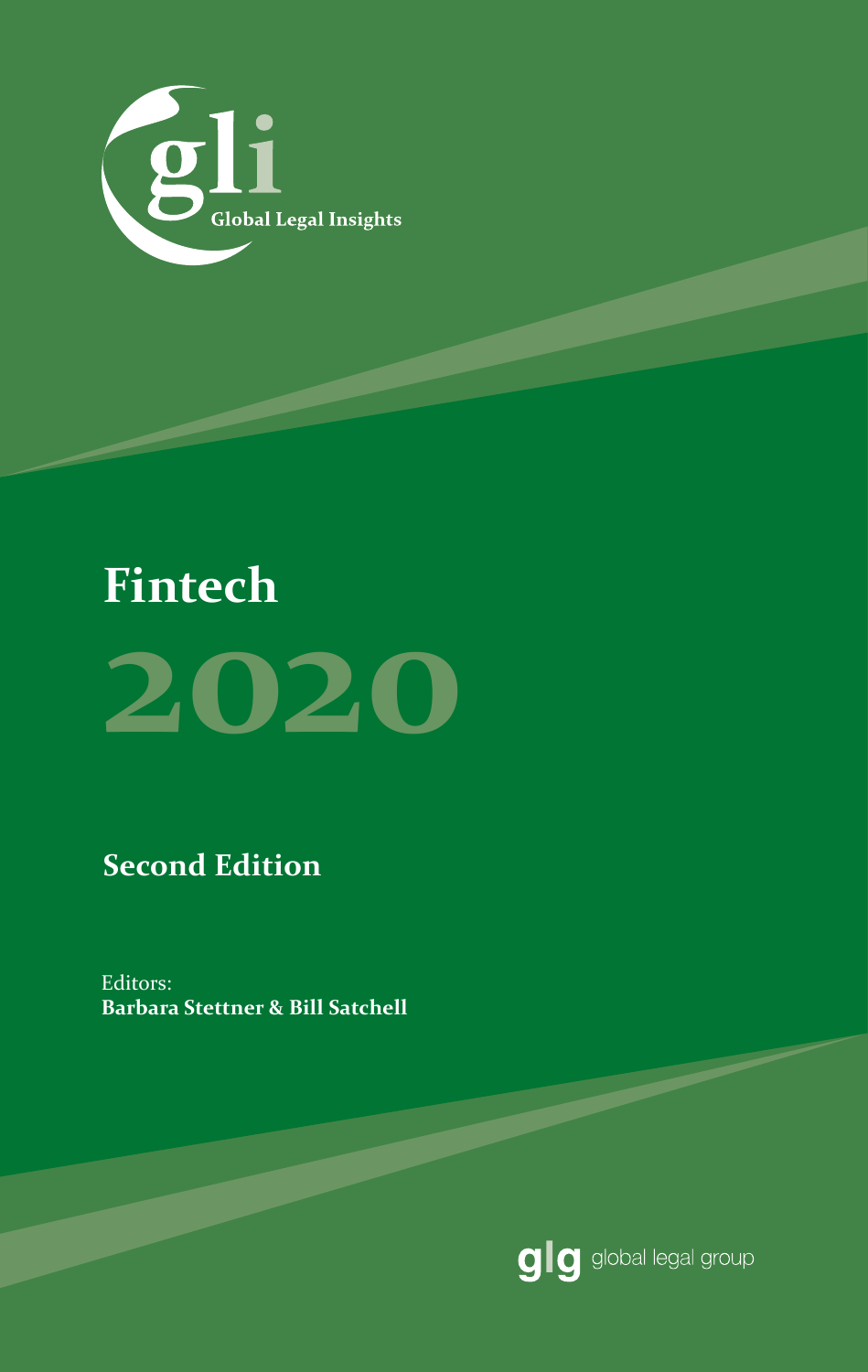#### **CONTENTS**

| Preface                 | Barbara Stettner & Bill Satchell, Allen & Overy LLP                                                                                                     |     |
|-------------------------|---------------------------------------------------------------------------------------------------------------------------------------------------------|-----|
| <b>General chapters</b> | Cryptocurrency as a Commodity: The CFTC's Regulatory Framework<br>David Lucking & Vinod Aravind, Allen & Overy LLP                                      | 1   |
|                         | Crypto-Asset Trading Platforms: Another Regulatory Trip Around the World<br>Todd W. Beauchamp, Stephen P. Wink & Simon Hawkins,<br>Latham & Watkins LLP | 9   |
|                         | Corporate Venture Capital Investment in Fintech: A Transatlantic Perspective<br>Jonathan Cardenas, Stanford Law School                                  | 22  |
| <b>Country chapters</b> |                                                                                                                                                         |     |
| Australia               | Peter Reeves, Catherine Collins & Emily Shen, Gilbert + Tobin                                                                                           | 34  |
| <b>Belgium</b>          | Geert Somers & Bernd Fiten, Timelex                                                                                                                     | 44  |
| China                   | Jun Wan, Wei Quan & Kanxi Liao, Han Kun Law Offices                                                                                                     | 51  |
| <b>Czech Republic</b>   | Petr Vybíral & Tomáš Kirner,<br>Allen & Overy (Czech Republic) LLP, organizační složka                                                                  | 59  |
| Denmark                 | Anders Kaasgaard, Morten Schultz & Anna-Sophie Bager,<br><b>DLA Piper Denmark</b>                                                                       | 72  |
| <b>France</b>           | Hubert de Vauplane & Victor Charpiat,<br>Kramer Levin Naftalis & Frankel LLP                                                                            | 80  |
| Germany                 | Dr. Alexander Behrens, Dr. Stefan Henkelmann & Kai Schadtle,<br>Allen & Overy LLP                                                                       | 91  |
| India                   | Shilpa Mankar Ahluwalia, Himanshu Malhotra & Vrinda Pareek,<br>Shardul Amarchand Mangaldas & Co                                                         | 102 |
| Indonesia               | Harun Reksodiputro, Dion Alfadya & Riandi Apriliansyah,<br>Ginting & Reksodiputro in association with Allen & Overy LLP                                 | 112 |
| <b>Ireland</b>          | Liam Flynn & Lorna Smith, Matheson                                                                                                                      | 121 |
| Japan                   | Ken Kawai, Shunsuke Aoki & Keisuke Hatano,<br>Anderson Mōri & Tomotsune                                                                                 | 127 |
| Korea                   | Won H. Cho, Hye In Lee & Hyeseon Han, D'LIGHT Law Group                                                                                                 | 137 |
| Luxembourg              | Prof. Jean-Louis Schiltz & Nadia Manzari, Schiltz & Schiltz S.A.                                                                                        | 146 |
| Malaysia                | Mohamed Ridza Abdullah & Mohamad Nazran Basirun,<br>Mohamed Ridza & Co.                                                                                 | 158 |
| <b>Mexico</b>           | Ramón Bravo Herrera, Héctor Cuevas González & Martín Cortina Camargo,<br>Deloitte Legal (Mexico)                                                        | 171 |
| Nigeria                 | Prof. Gbolahan Elias, Ebimobowei Jikenghan & Novo Edojariogba,<br>G. Elias & Co.                                                                        | 178 |
| Saudi Arabia            | Suhaib Adli Hammad, Hammad and Al-Mehdar Law Firm                                                                                                       | 188 |
| <b>Singapore</b>        | Lim Chong Kin & Benjamin Gaw, Drew & Napier LLC                                                                                                         | 194 |
| <b>Sweden</b>           | David Frydlinger & Caroline Olstedt Carlström, Cirio Law Firm                                                                                           | 207 |
| Switzerland             | Lukas Morscher, Fedor Poskriakov & Lukas Staub, Lenz & Staehelin                                                                                        | 214 |
| <b>Taiwan</b>           | Robin Chang & Eddie Hsiung, Lee and Li, Attorneys-at-Law                                                                                                | 225 |
| <b>Thailand</b>         | Yothin Intaraprasong, Nopparak Yangiam & Poonyisa Sornchangwat,<br>Nagashima Ohno & Tsunematsu                                                          | 232 |
| <b>United Kingdom</b>   | Ian Mason, Sushil Kuner & Samantha Holland, Gowling WLG (UK) LLP                                                                                        | 242 |
| <b>USA</b>              | Barbara Stettner, Hilary Sunghee Seo & Jonathan Flynn,<br>Allen & Overy LLP                                                                             | 253 |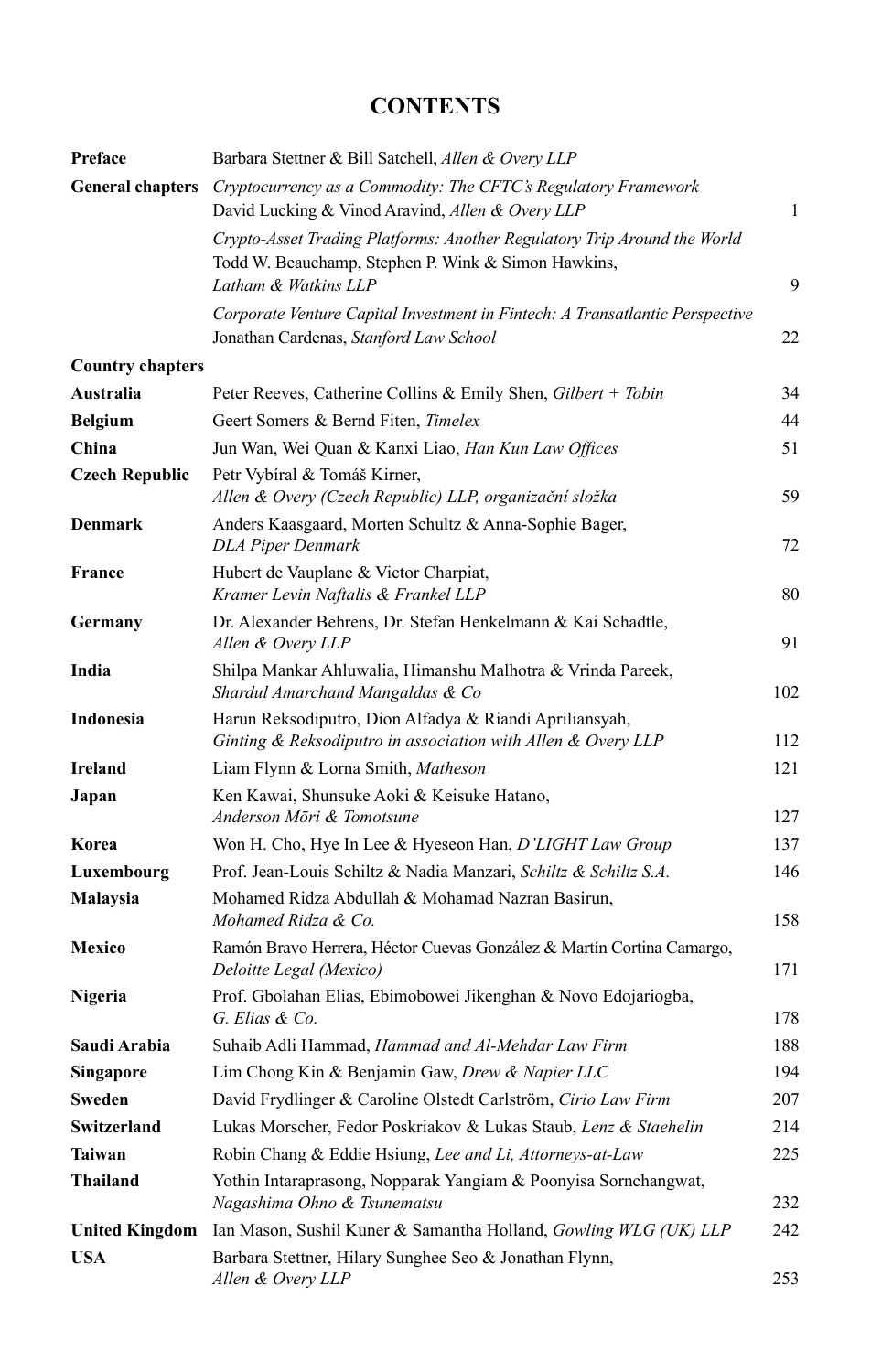# Japan

### Ken Kawai, Shunsuke Aoki & Keisuke Hatano Anderson Mōri & Tomotsune

#### **Approaches and developments**

There has been a series of significant Fintech-related changes to the regulations in Japan. We note that most of those changes are driven by the regulators' intention to stimulate Fintech business and innovation in legacy financial institutions in Japan. Additionally, regulators have had to deal with various consumer protection issues that have arisen in Japanese Fintech industries, which resulted in their decision to strengthen the regulations governing emerging Fintech businesses in order to address new risks for consumers arising from the new services. We set forth below typical cases of this regulatory trend in Japan.

#### Crypto assets

Japan was the first country to establish a regulatory framework for crypto assets. The crypto asset market in Japan experienced exponential growth in 2017 on the coattails of a steep rise in the price of Bitcoin and growing enthusiasm for initial coin offerings ("ICOs"). Japan has emerged as one of the largest crypto asset markets globally.

In January 2018, however, one of the largest crypto asset exchanges in Japan announced that it had lost approximately USD 530 million worth of cryptocurrencies in a hacking attack on its network. Thereafter, the Financial Services Agency of Japan (the "FSA") began performing on-site inspections of registered exchanges and deemed registered exchanges (which conduct business on a temporary basis), including the hacked exchange.

In response to the hacking incident, the regulatory framework for crypto assets was amended to (i) enhance customer protection by introducing stricter regulations applicable to crypto assets, and (ii) include specific regulations on crypto asset derivatives and digital securities. The new regulatory framework entered into force on May 1, 2020. Please refer to "**Key regulations and regulatory approaches**" below for details.

#### Open APIs

Open APIs (Application Programming Interfaces) are another trend for Fintech business operators in Japan. In March 2017, the Diet passed a bill amending the Banking Act to regulate "electronic payment intermediary service providers" to facilitate open APIs. The amendments, including relevant subordinate regulations, went into effect on June 1, 2018. Under the amendments, financial institutions must adopt and make public the standards for decisions to enter into contracts with specific electronic payment intermediary service providers (please refer to "**Key regulations and regulatory approaches**" below for the definitions and related regulations for electronic payment intermediary service providers). Financial institutions must treat electronic payment intermediary service providers that meet such standards in a fair and non-discriminatory manner. Financial institutions intending to enter into contracts with electronic payment intermediary service providers were required to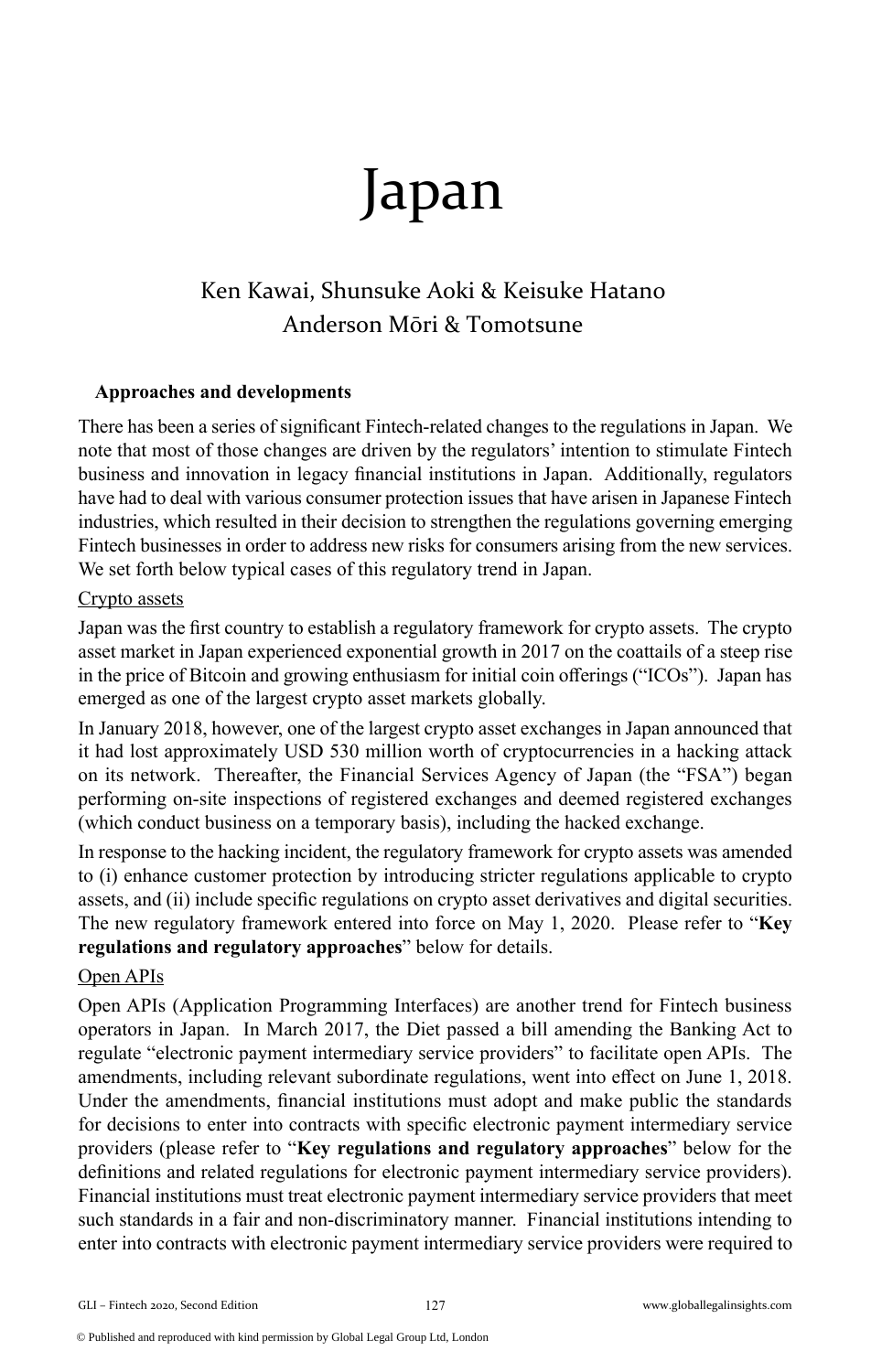make efforts to develop an open API system by the end of May 2020. According to a survey conducted by the FSA in March 2020, more than 110 banks operating in Japan have made their APIs open to Fintech companies.

One-stop financial services intermediary

The rapid development of information and communication technologies in recent years has enabled entrepreneurs to create and offer innovative services to the financial industry. In particular, there has been a growing need for one-stop online platforms enabling access to financial services of various kinds. There has also been a rise in demand for convenient cashless payment services. Against this backdrop, the FSA submitted a bill to the Diet in March 2020 and the bill was passed by the Diet in June 2020. The bill is designed, amongst others, to introduce a new category of business termed "financial services intermediary business". Please refer to "**Key regulations and regulatory approaches**" below for details.

#### **Fintech offering in Japan**

In Japan, crypto asset-based businesses, cashless payment or mobile payment services, financial account aggregation services, robo-advisors, and crowd funding are relatively active Fintech offerings. Meanwhile, other innovations such as peer-to-peer lending and Insurtech have yet to penetrate the Japanese market.

It is notable that an increasing number of companies have entered into or expanded their businesses in the mobile payment market in the past several years, and they are currently facing great competition.

From a legal perspective, these mobile payment services (including QR code payment services) fall within three models: prepaid; direct debit payment; and deferred payment. The prepaid model requires a user to transfer funds from a bank account prior to a payment. The deferred payment model requires a user to link an existing credit card to the QR code application. Both models are relatively common in Japan, and the direct debit payment model is less popular but has been expanding recently. As different regulations apply to each model, entities seeking to undertake business related to QR code payments in Japan are recommended to consult a regulatory specialist for compliance purposes.

In 2020, digital securities may become a key focus area. Because the new regulatory framework has clarified the regulations on digital securities (see "**Key regulations and regulatory approaches**"), quite a number of financial institutions are entering into this new market. For instance, in November 2019, Mitsubishi UFJ Financial Group announced the establishment of a research consortium to develop standards around digital securities management. In February 2020, Mizuho Financial Group launched a demonstration test for issuing digital securities targeting individual investors. In March 2020, Nomura Holdings revealed that it would be issuing digital securities using blockchain technology.

#### **Regulatory and insurance technology**

Regtech has not yet come to Japan; however, the FSA officially announced in its Assessments and Strategic Priorities 2018 that it would enhance Regtech and Suptech (Supervisory Technology) in Japan. One of the recent legislative changes in this area is that, in 2018, the subordinate regulations of the Act on the Prevention of Transfer of Criminal Proceeds were amended in order to finally make several methods of e-KYCs available in Japan.

Insurtech appears to still be behind other areas of Fintech, such as mobile payment and crypto assets businesses in Japan. While quite a few Japanese insurance companies appear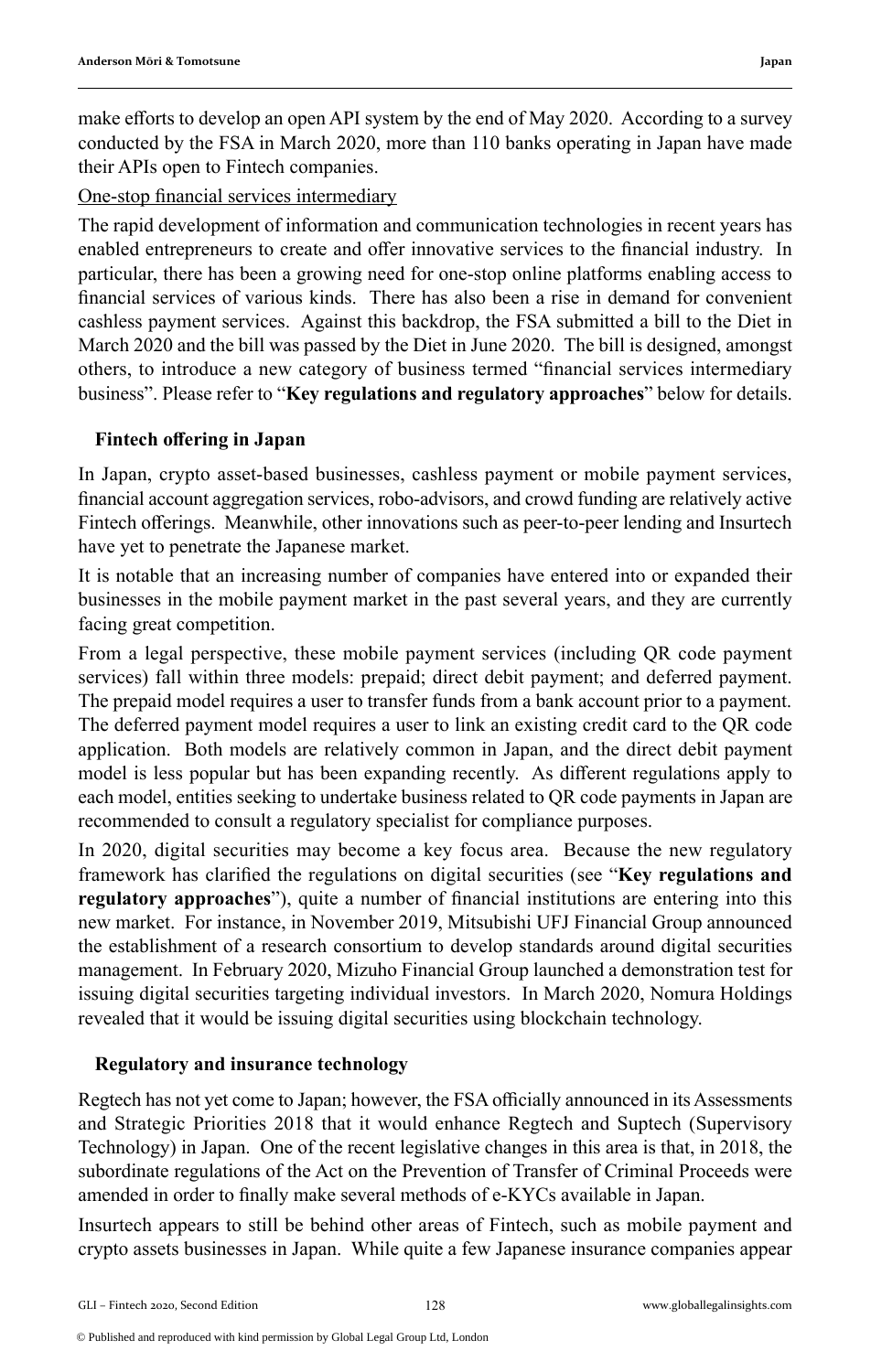to be interested in Insurtech and, therefore, either attempted to develop their own Insurtech tools or invest in overseas Insurtech enterprises, we have not seen many Insurtech startups in Japan so far. Notably, in 2019, some major Japanese insurance companies such as Mitsui Sumitomo Insurance Company and Sompo Japan Insurance launched their new "risk tech" services, using data they had collected through their existing businesses.

#### **Regulatory bodies**

There are several relevant regulatory bodies for Fintech businesses in Japan.

A firm (including an overseas firm) that wishes to undertake regulated activities in Japan is required to obtain the applicable licence from Japanese financial regulators, the FSA or one of the Local Financial Bureaus that the FSA has delegated a part of its authority to, except for services related to deferred payments, which require authorisation from the Ministry of Economy, Trade and Industry of Japan (the "METI").

Fintech-related laws such as the Banking Act, the Payment Services Act (the "PSA") and the Installment Sales Act incorporate regulations addressing both prudential supervision and consumer protection. As a result, a regulator who governs each act will be a single regulator from the perspective of both prudential supervision and consumer protection.

#### **Key regulations and regulatory approaches**

#### Crypto asset-related services

#### *Crypto asset exchange services*

Regulations on crypto assets came into force on April 1, 2017. The PSA was amended to introduce registration requirements for "crypto asset exchange service providers". In June 2019, the PSA was further amended to enhance customer protection by introducing stricter regulations applicable to crypto assets. The amended PSA came into force on May 1, 2020.

For purposes of the PSA, "crypto asset" is defined as:

- i. proprietary value that may be used to pay an unspecified person the price of any goods purchased or borrowed or any services provided, where such proprietary value may be (a) sold to or purchased from an unspecified person, provided such sale and purchase is recorded on electronic or other devices through electronic means, and (b) transferred through an electronic data processing system; or
- ii. proprietary value that may be exchanged reciprocally for such proprietary value specified in the preceding item with an unspecified person, where such proprietary value may be transferred through an electronic data processing system.

Most of the so-called payment tokens and utility tokens would fall within the definition of a crypto asset.

Crypto asset exchange services ("CAES") have been defined to include any of the following acts carried out as a business:

- i. the sale/purchase of crypto assets or exchanges for other crypto assets;
- ii. intermediary, agency or delegation services for the acts listed in (i) above;
- iii. the management of users' money in connection with the acts listed in (i) and (ii); or

iv. the management of crypto assets for the benefit of another person.

As a consequence of this definition, not only typical crypto asset exchanges, but also so-called OTC brokers, are regulated as CAES providers under the PSA. Moreover, most ICOs or token sales fall within the definition of CAES. As a result, a token issuer must, as a general rule, be registered as a CAES provider if the token sale (i.e., the ICO) is targeted at residents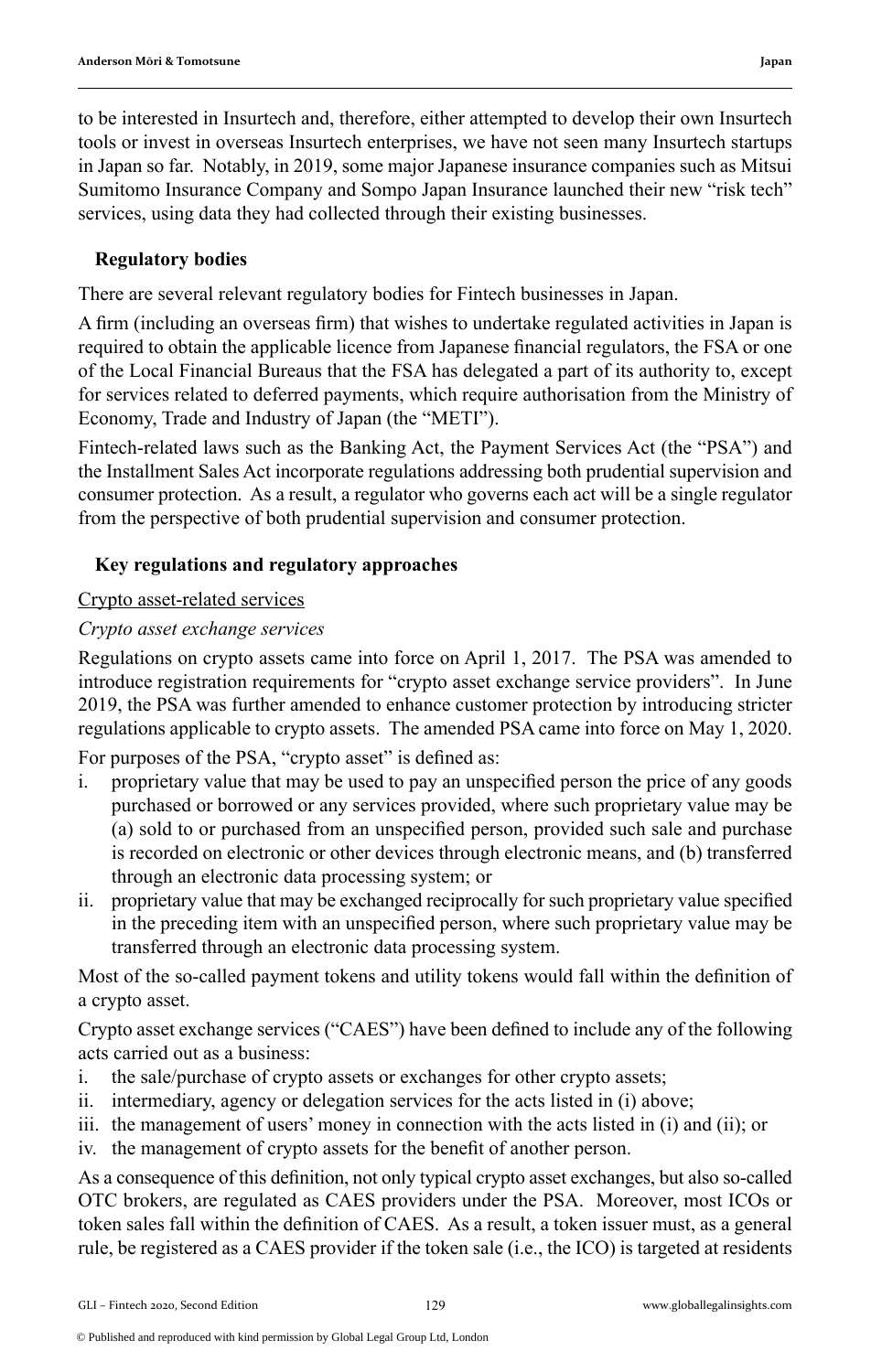in Japan. Notwithstanding the foregoing, a token issuer does not need to undergo registration as a CAES provider if the issuer has completely outsourced its token issuance to a reliable ICO platform provider that is registered as a CAES provider.

It should be noted that, as a result of the 2019 amendment to the PSA, managing customers' crypto assets and transferring such crypto assets to addresses designated by customers will constitute a CAES because "managing crypto assets for the benefit of another person" has been included in the definition. Accordingly, a custodial wallet service provider must undergo registration as a CAES provider if its wallet service is provided to residents in Japan.

A CAES provider is required to manage its customers' money separately from its own money, and to entrust its customers' money to a trust company or any other similar entity. A CAES provider shall manage the crypto assets of customers ("Entrusted  $CA(s)$ ") separately from its own crypto assets. In addition, a CAES provider is required to manage 95% or more of the value of total Entrusted CAs with full-offline wallets or by other technical measures that have an equivalent level of safety as full-offline wallets.

#### *Crypto asset derivatives*

As stated in "**Approaches and developments**" above, the amended FIEA which entered into force on May 1, 2020 includes specific regulations on crypto asset derivatives. As a consequence of the inclusion of "crypto assets" and standardised instruments of crypto assets created by financial instruments exchanges within the definition of financial instruments, and the inclusion of crypto asset prices, interest rates, etc. within the definition of financial indicators, respectively, crypto asset derivative transactions are now subject to the provisions of the FIEA, regardless of the type of derivative transactions involved. For instance, the provision of OTC crypto asset derivative transactions or acting as an intermediary or broker in relation thereto constitutes Type 1 Financial Instruments Business under the amended FIEA. Accordingly, a company engaging in these transactions will need to undergo registration as a Type 1 Financial Instruments Business Operator ("Type 1 FIBO"). In addition to various rules of conduct applicable to those Type 1 FIBOs providing crypto asset derivative services under the FIEA, it is noteworthy that the amended FIEA introduced strict leverage ratio regulations. If a Type 1 FIBO engages in crypto asset derivative transactions, the amount of margins to be deposited by a customer must (i) if the customer is an individual, not fall below 50% of the amount of crypto asset derivative transactions (i.e., the leverage ratio of up to two times), or (ii) if the customer is a corporation, not fall below the amount of crypto asset derivative transactions, multiplied by 50% or the crypto asset risk assumption ratio based on the historical crypto asset volatilities as specified in the public notice.

#### Digital securities

The FIEA has conventionally classified securities into: (i) traditional securities such as shares and bonds ("Paragraph 1 Securities"); and (ii) contractual rights such as trust beneficiary interests and collective investment scheme interests ("Paragraph 2 Securities"). While Paragraph 1 Securities are subject to relatively stricter requirements in terms of disclosures and licensing/registration as they are highly liquid, Paragraph 2 Securities are subject to relatively looser requirements as they are less liquid. However, if securities are issued using an electronic data processing system such as blockchain, it is expected that such securities may have higher liquidity than securities issued using conventional methods, regardless of whether they are Paragraph 1 or Paragraph 2 Securities. For this reason, the amended FIEA introduces a new regulatory framework for securities which are transferable by using electronic data processing systems. Under the amended FIEA, securities which are transferable by electronic data processing systems are classified into the following three categories: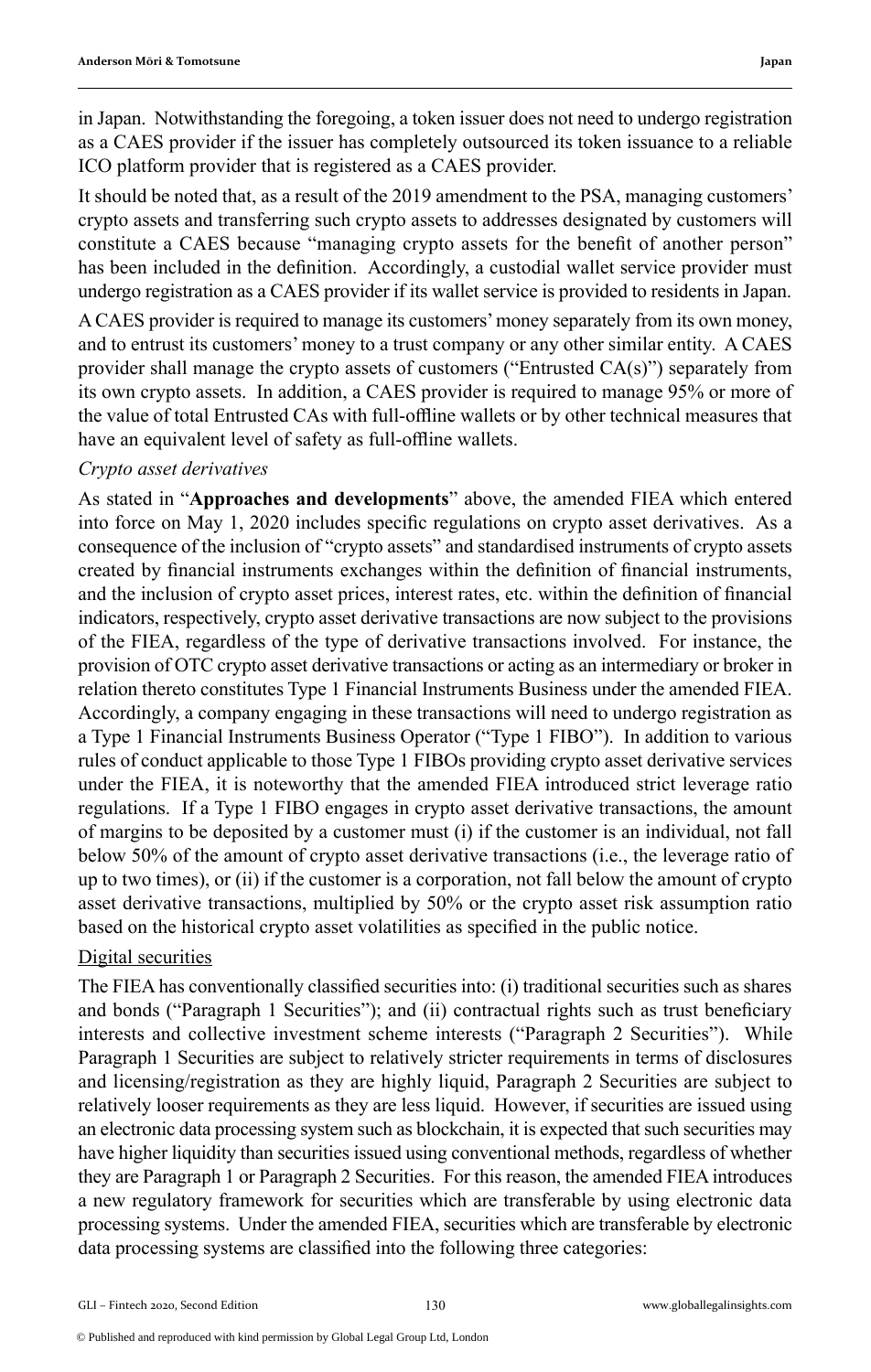- (i) Paragraph 1 Securities such as shares and bonds which are transferable by using electronic data processing systems (Tokenized Paragraph 1 Securities).
- (ii) Contractual rights such as trust beneficiary interests and collective investment scheme interests, conventionally categorised as Paragraph 2 Securities, which are transferable by using electronic data processing systems (electronically recorded transferable rights ("ERTRs")).
- (iii) Contractual rights such as trust beneficiary interests and interests in collective investment schemes, conventionally categorised as Paragraph 2 Securities, which are transferable by using electronic data processing systems but have their negotiability restricted to a certain extent (Non-ERTR Tokenized Paragraph 2 Securities).

An issuer of Tokenized Paragraph 1 Securities or ERTRs is in principle required, prior to making a public offering or secondary distribution, to file a securities registration statement as is the case for traditional Paragraph 1 Securities, unless the offering or distribution falls under any category of private placements. Any person who engages in the business of the sale, purchase or handling of the offering of Tokenized Paragraph 1 Securities or ERTRs is required to undergo registration as a Type I FIBO. In light of the higher degree of freedom in designing Tokenized Paragraph 1 Securities or ERTRs and the higher liquidity of these securities, a Type 1 FIBO that handles these digital securities will be required to control risks associated with digital networks such as blockchain used for digital securities.

Electronic payment intermediary services

On June 1, 2018, the amendment to the Banking Act came into force to regulate electronic payment intermediary service providers in order to facilitate open APIs. Electronic payment intermediary service providers are defined broadly enough to include intermediaries between financial institutions and customers, such as entities using IT to communicate payment instructions to banks based on entrustment from customers, or entities using IT to provide customers with information about their financial accounts held by banks. Entities providing financial account aggregation services are also categorised as electronic payment intermediary service providers. They are required to register with the FSA in order to provide these services. Below are the key regulations applicable to registered electronic payment intermediary service providers:

- i. An electronic payment intermediary service provider that intends to conduct services that constitute electronic payment intermediary services must, in principle, disclose certain matters in advance. Such matters include the trade name or address, authority, indemnity, and the contact details of the office dealing with complaints.
- ii. With regard to electronic payment intermediary services, electronic payment intermediary service providers must (a) provide information to prevent misunderstandings, (b) ensure proper handling of user information, (c) maintain safety management measures, and (d) take measures to manage outsourcing contractors.
- iii. Electronic payment intermediary service providers must conclude a contract regarding electronic payment intermediary services with a bank prior to performing acts that constitute electronic payment intermediary services.
- iv. The contract must specify (a) the allocation of indemnity liability in cases where users suffer damage, (b) measures for proper handling of user information, and (c) measures for safety management. Both the bank and the electronic payment intermediary service providers must publish (a) to (c) above without delay when concluding the contract.

Financial services intermediary business

In June 2020, the Act on Sales, etc. of Financial Instruments (the "ASFI") was amended in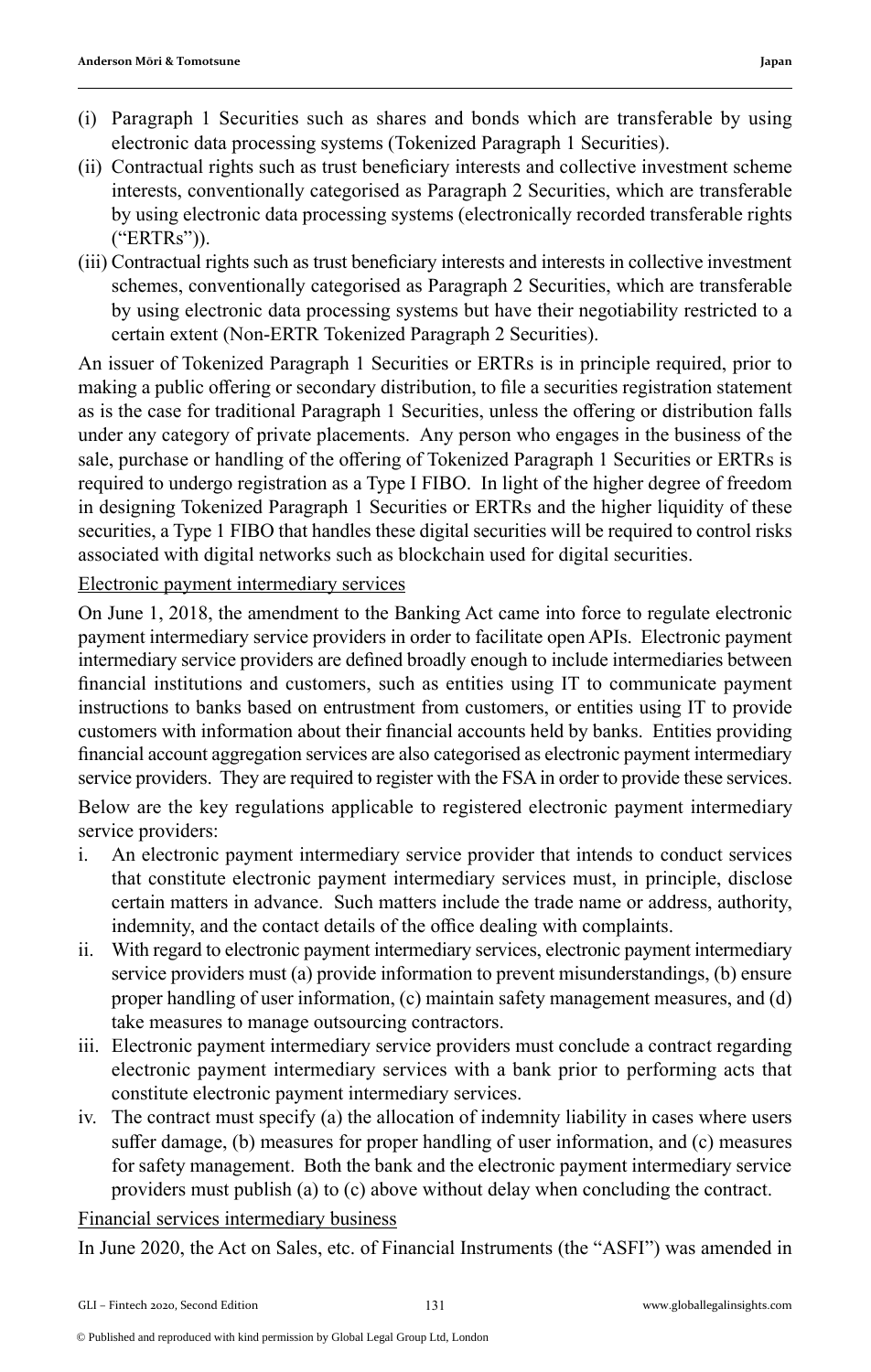order to establish an industry suitable for financial services intermediaries who are seeking to provide a convenient one-stop service through which users can receive various financial services. This amendment will come into force within one and a half years.

Under the current regulatory framework in Japan, financial intermediary services are divided by "functions", such as bank agents and electronic payment service providers under the Banking Act, financial instruments intermediary service providers under the FIEA, and insurance agents and insurance brokers under the Insurance Business Act. Therefore, a business operator handling products and services across multiple "functions" would be required to apply for multiple licences. In addition to that, if a business intends to act as the agent or the intermediary for multiple financial institutions (i.e. the principals) in handling the products and services provided by such financial institutions, it would have to bear the significant burden of responding to the instructions given by each relevant principal financial institution.

Under the amended ASFI, by obtaining a new registration as a "financial services intermediary business operator" ("FSIBO"), a business operator will be permitted to act as an intermediary for cross-sectional financial services without being subject to the supervision of any principal financial institutions.

Since an FSIBO is not subject to the supervision of principal financial institutions, the scope of its business will be restricted in a manner as described below:

- it may not offer financial services as an "agent" of any financial service provider; and
- ii it may not handle financial instruments which are expected to be specified by the relevant cabinet order as requiring highly specialised explanations to customers, such as derivative transactions or structured deposits.

In addition to the above, an FSIBO will be required to pay a security deposit to meet the needs of its own intermediary business and prohibited from holding customers' funds regardless of whether or not it is only holding such funds temporarily.

#### Other services

Apart from the regulations applicable to crypto asset-related services, services related to digital securities, electronic payment intermediary services and financial services intermediary business, there is no regulatory framework specifically designed to regulate Fintech businesses in Japan. However, if the services provided by the Fintech companies are subject to existing financial regulations, they are also required to comply with these existing regulations, which include obtaining any applicable licence or registration. A firm (including an overseas firm) that wishes to undertake regulated activities in Japan is required to obtain the applicable authorisation from Japanese financial regulators, the FSA or one of the Local Financial Bureaus to which the FSA has delegated a part of its authority or the METI. Please note that if an entity conducts solicitation activities in Japan for using its services, even if this is done from abroad, such act may be considered to be an undertaking of regulated activities in Japan.

Money transfer services are regulated under the Banking Act and other acts applicable to other depository institutions, which require firms who wish to enter into this business to obtain the relevant licence from the FSA; however, services involving money transfers of not more than JPY 1 million per transaction can be provided without the aforesaid licence if the firm obtains registration as a "funds transfer service provider" under the current PSA.

In this regard, the PSA was amended in June 2020 and will come into effect within a year, in order to facilitate the increased use of cashless payments. The amended PSA classifies fund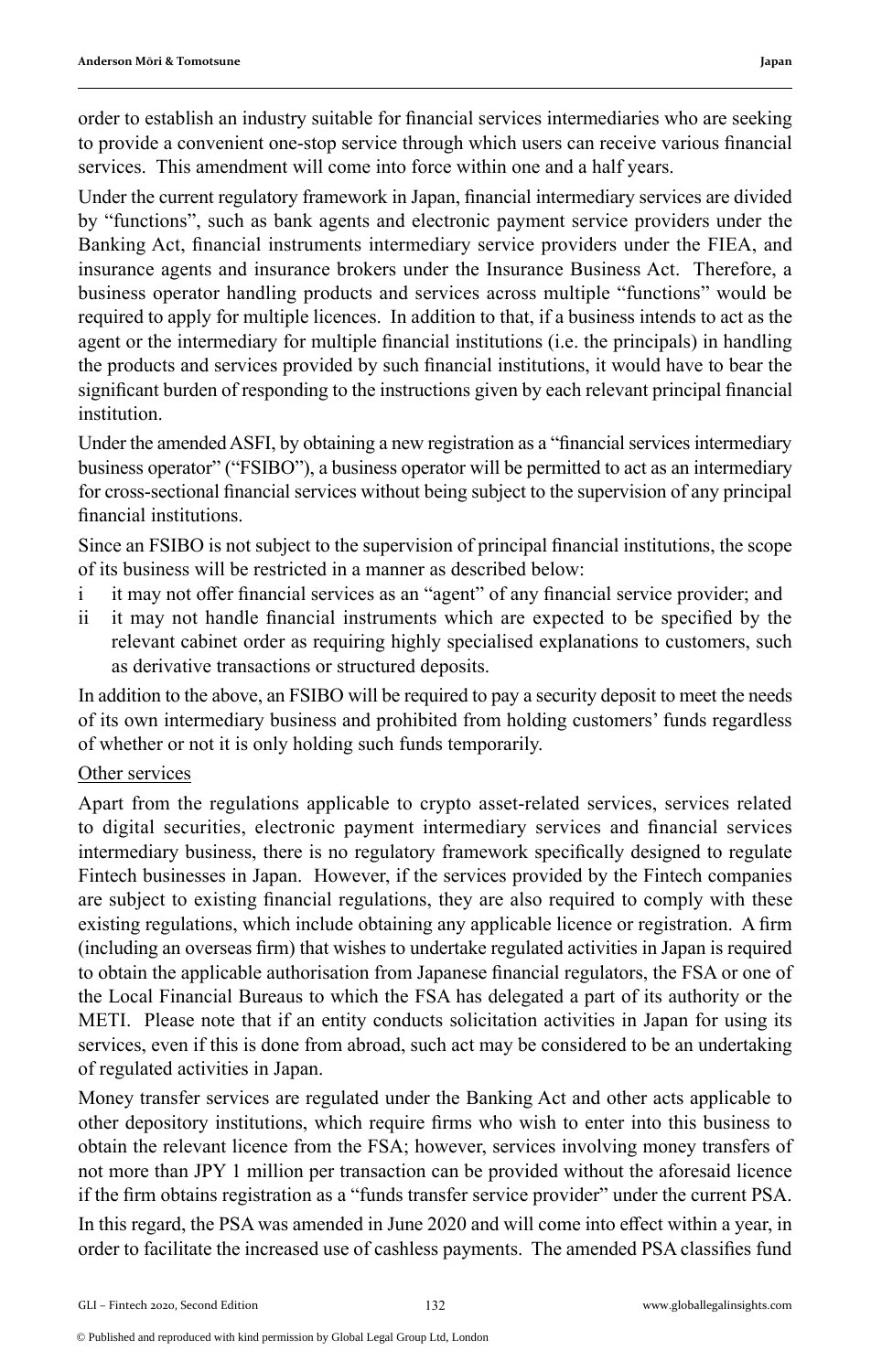transfer services ("FTS") into the following three categories: (1) FTS involving remittances exceeding JPY 1 million per transaction ("Category 1 FTS"); (2) FTS that correspond to the current classification of FTS in the PSA ("Category 2 FTS"); and (3) FTS involving remittances of small amounts of several tens of thousands of yen ("Category 3 FTS").

Under the amended PSA, a Category 1 FTS provider must be authorised to operate by the FSA and comply with a stricter code of conduct than a Category 2 FTS provider. For instance, Category 1 FTS providers must transfer funds without delay after receiving funds from a customer. The requirements applicable to a Category 2 FTS provider will remain mostly the same as those applicable to a current FTS provider. A Category 3 FTS provider may operate if registered with the FSA and is subject to a more relaxed code of conduct than a Category 2 FTS provider.

Regarding e-money, an issuer of e-money must comply with the applicable rules under the PSA. If e-money can be used only for payments to the issuer for its goods or services, the PSA does not require the issuer to obtain registration, provided that it complies with certain reporting obligations. On the other hand, if e-money can be used not only for payments to the issuer for its goods or services but also for payments to other entities designated by the issuer, then the issuer is required to obtain registration as an "issuer of prepaid payment instruments" under the PSA.

Please note that an online payment instrument can be considered either as a "funds transfer" system, a "prepaid payment instrument", a "crypto asset" or something else. As the scope of each type of payment instrument is not easy to distinguish, it is recommended to consult specialists if an entity wishes to undertake business related to online payments in Japan.

Influence of supra-national regulatory bodies

The Financial Action Task Force has been influential in the development of Fintech-related regulations in Japan. For instance, the Guidance for a Risk-based Approach to crypto assets by the Financial Action Task Force ("FATF Guidance") in June 2015 was the trigger for the introduction of regulations on crypto asset exchanges in Japan. The introduction of regulations on crypto asset custody services, which we mentioned in "**Key regulations and regulatory approaches**" above, was pursuant to the recommendation of the Financial Action Task Force in October 2018.

Additionally, the introduction of a risk-based approach to the AML guideline of the FSA, published in February 2018, was also a reaction to the FATF recommendations.

Financial regulators and policymakers in Japan are generally receptive to Fintech innovation and technology-driven new entrants in the regulated financial services markets, save that the FSA is taking a more conservative approach than before to crypto asset-based businesses following the hacking incident mentioned above in "**Key regulations and regulatory approaches**".

#### Sandbox and other initiatives

In June 2018, the Headquarters for Japan's Economic Revitalization, under the Cabinet Secretariat, opened a cross-governmental one-stop desk for the regulatory sandbox (the "Regulatory Sandbox") within the Japan Economic Revitalization Bureau. The Regulatory Sandbox can be used by Japanese and overseas companies, and it enables companies that apply and receive approval for projects not yet covered by present laws and regulations to carry out a demonstration under certain conditions without the need for amendment of existing laws or regulations. There is no limitation on the area of business regarding which companies can apply for the Regulatory Sandbox; however, AI, IoT, big data and blockchain projects are explicitly mentioned as the most prospective and suitable areas.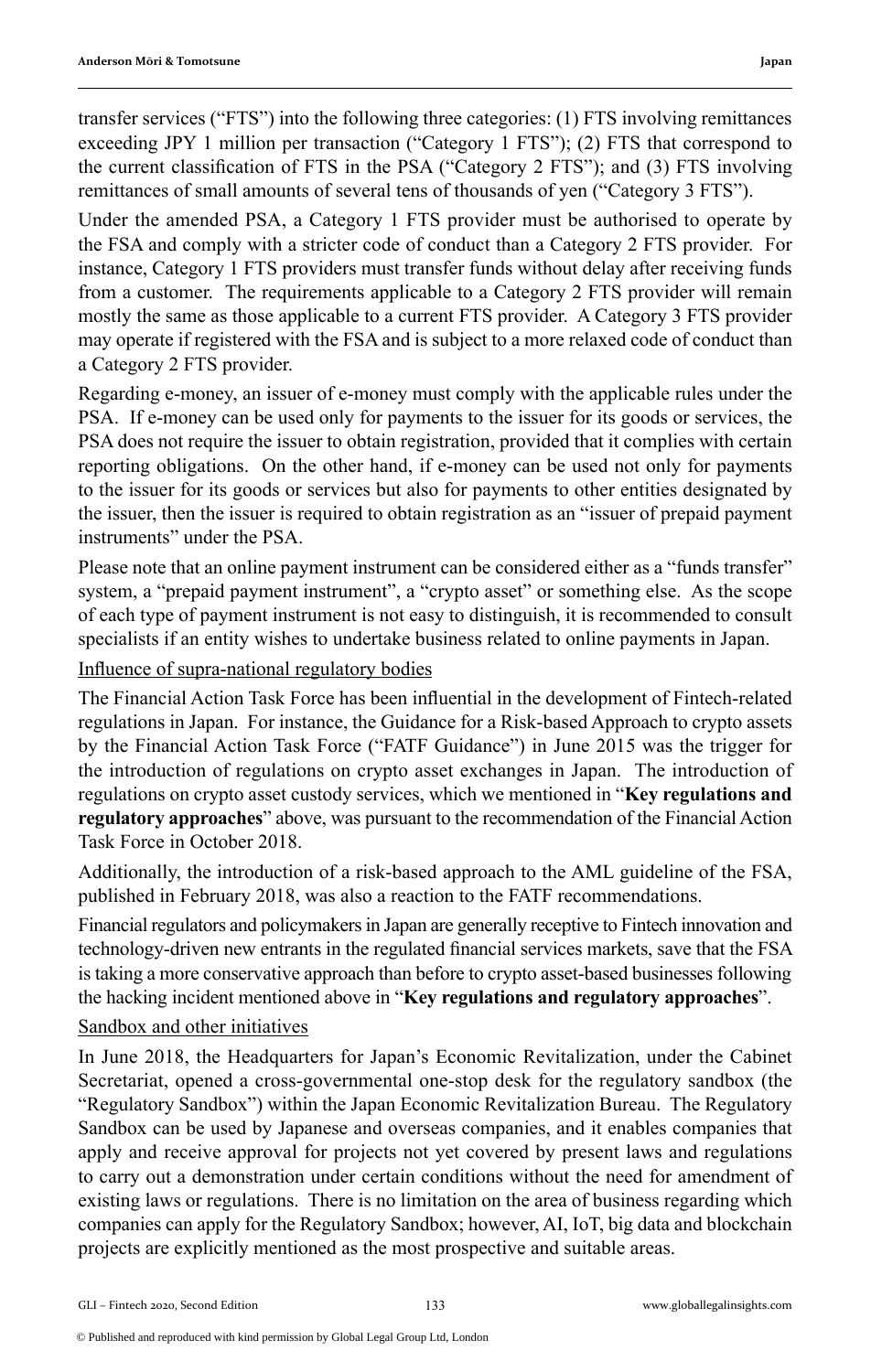Separately, in December 2015, the FSA established the "Fintech Support Desk". It is a onestop contact point for inquiries and exchange of information on Fintech. It accepts a widerange of inquiries on various matters from those who currently operate Fintech businesses and others who intend to start Fintech startups.

In addition, the FSA established a "Fintech Experiment Hub" in September 2017. The Hub gives support to Fintech companies and financial institutions when they conduct an unprecedented Proof of Concept ("PoC"). Please note that certain regulations are not suspended during the PoC, but the Hub aims to eliminate companies' concerns of violating applicable regulations during the PoC by providing legal and other advice.

In March 2017, the FSA announced the launch of the "Financial Market Entry Consultation Desk" to give advice on Japan's financial regulations to foreign financial business operators that plan to establish a Fintech business based in Japan.

#### **Restrictions**

There are, at present, no prohibitions or restrictions that are specific to Fintech businesses in Japan. Certain types of Fintech business are regulated (see "**Key regulations and regulatory approaches**" above), but these businesses can be carried out in compliance with applicable regulations.

As we noted above in "**Key regulations and regulatory approaches**", a remarkable recent topic with respect to restrictions is the hacking of the crypto asset exchange, which triggered revisions of the regulations governing crypto assets and crypto asset exchanges.

#### **Cross-border business**

It is worth noting that some Fintech players in Japan are collaborating with global payment businesses. For instance, Line Pay and PAYPAY, both emerging QR code payment service providers in Japan, are collaborating with Tencent and Alibaba, respectively, enabling merchants in Japan to receive payments by WeChat Pay and Alipay. Additionally, there are some international FTS providers licensed in Japan who are providing overseas FTS using their own fund remittance infrastructure at a reasonable cost compared to traditional banks. In March 2017, the FSA and the UK's Financial Conduct Authority jointly announced that they exchanged letters on a co-operation framework to support innovative Fintech companies in Japan and the UK to enter each other's market by providing a regulatory referral system. The FSA has established similar frameworks with the Monetary Authority of Singapore ("MAS"), the Australian Securities & Investments Commission ("ASIC"), the Abu Dhabi Global Market Financial Services Regulatory Authority ("ADGM"), the Swiss Financial Market Supervisory Authority ("FINMA") and the Autorite des marches financers ("AMF"). The Tokyo Metropolitan Government (the "TMG") released a paper titled "Global Financial City: Tokyo Vision – Toward the Tokyo Financial Big Bang" in 2017. While it outlines various measures to nurture domestic players and attract foreign players throughout the financial sector, the TMG gives particular importance to asset management and Fintech businesses and sets its aim to attract 40 foreign asset managers and Fintech companies by fiscal year 2020.

As a part of such measures, the TMG opened the "Business Development Center Tokyo", which offers foreign entrepreneurs who are considering an expansion of their businesses in Tokyo a total support package covering all aspects from business through to lifestyle issues. For foreign companies planning expansion into the Special Zone for Asian Headquarters in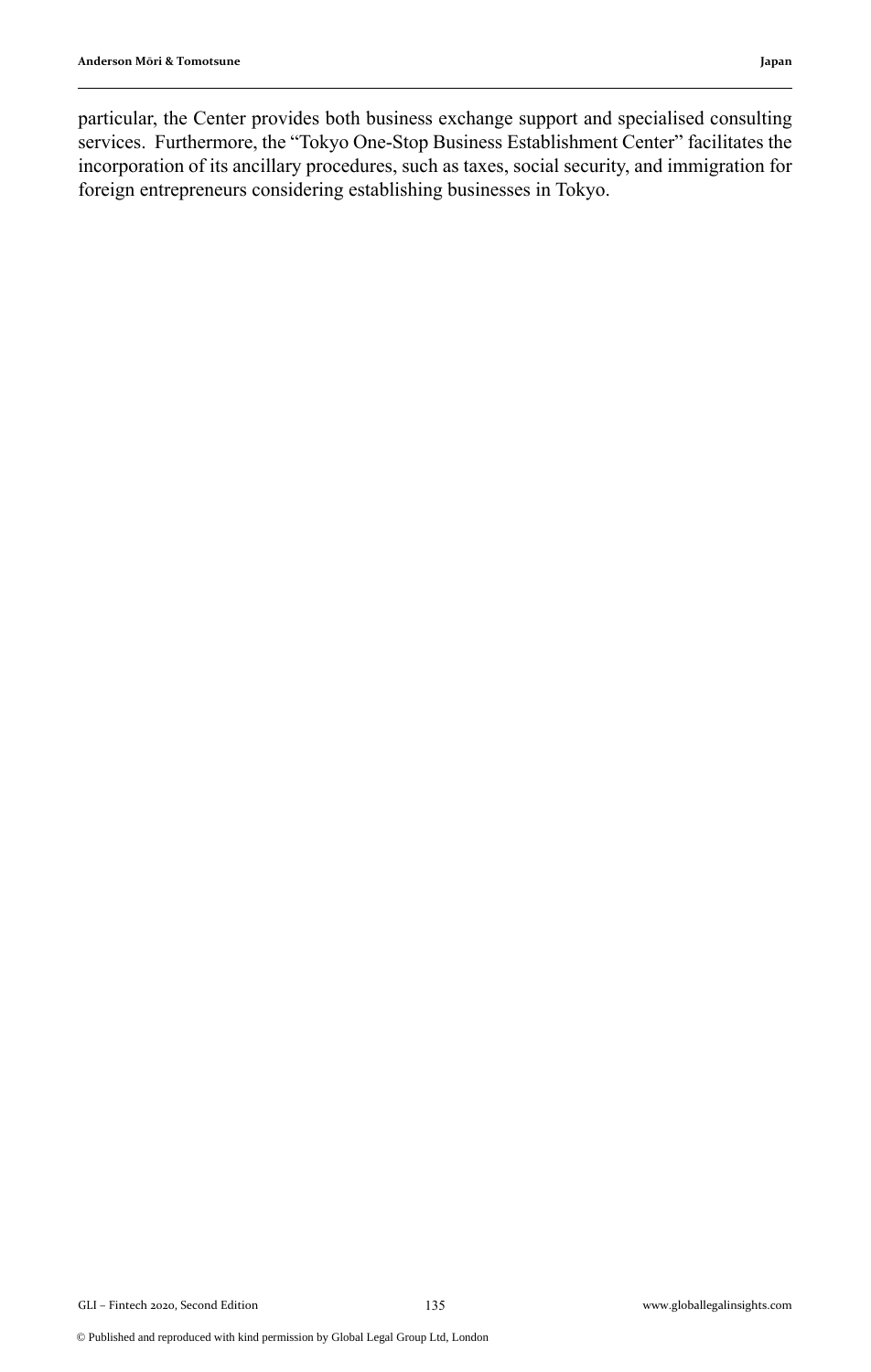

#### **Ken Kawai**

#### **Tel: +81 3 6775 1205 / Email: ken.kawai@amt-law.com**

Ken Kawai has extensive experience advising financial institutions, Fintech startups, investors and corporate clients on complex finance and financial regulatory matters. Ken focuses primarily on the Fintech industry and regularly advises Fintech companies, financial institutions, international organisations and industry organisations on legal issues surrounding Fintech, including the complex legal framework governing cryptocurrencies and blockchain.

Ken also specialises in derivatives and has counselled global banks, brokerdealers and investors on regulatory matters and best practices with respect to derivatives and related products. Ken's deep and practical knowledge in this area is rooted in his 17-year career at MUFG Bank, Ltd. (formerly known as the Bank of Tokyo-Mitsubishi and, prior to that, the Bank of Tokyo Ltd.), where he was involved in derivatives trading and marketing.

Ken received Band 1 evaluation in the Legal Department in *Chambers FinTech 2020*.



#### **Shunsuke Aoki**

#### **Tel: +81 3 6775 1173 / Email: shunsuke.aoki@amt-law.com**

Shunsuke Aoki is a partner at Anderson Mōri & Tomotsune. Since joining the firm in 2008, Shunsuke has been primarily engaged in financial regulatory matters with recent particular focus on Fintech matters, corporate finance transactions including equity and debt offerings in both domestic and international capital markets, and project finance transactions. Shunsuke has external experience at one of Japan's leading securities houses (2014–2016) where he was a member of the Capital Market Department in the Investment Banking Division, and at Sullivan & Cromwell LLP, New York (2013–2014) as a Visiting Lawyer. Shunsuke is admitted to practise in Japan and New York and earned a J.D. from University of Tokyo School of Law and an LL.M. from New York University School of Law.



#### **Keisuke Hatano**

#### **Tel: +81 3 6775 1250 / Email: keisuke.hatano@amt-law.com**

Since joining the firm in 2011, Keisuke Hatano has been involved in a number of significant finance transactions. He has extensive experience advising financial institutions and Fintech companies on regulatory matters.

In addition to his professional experience at Anderson Mōri & Tomotsune, he worked for the Financial Services Agency where he was mainly engaged in two separate processes of amending the Banking Act in 2016 and 2017 with the aim of creating a pro-Fintech environment for a second consecutive year.

#### Anderson Mōri & Tomotsune

Otemachi Park Building, 1-1-1 Otemachi, Chiyoda-ku, Tokyo 100-8136, Japan Tel: +81 3 6775 1000 / URL: www.amt-law.com/en